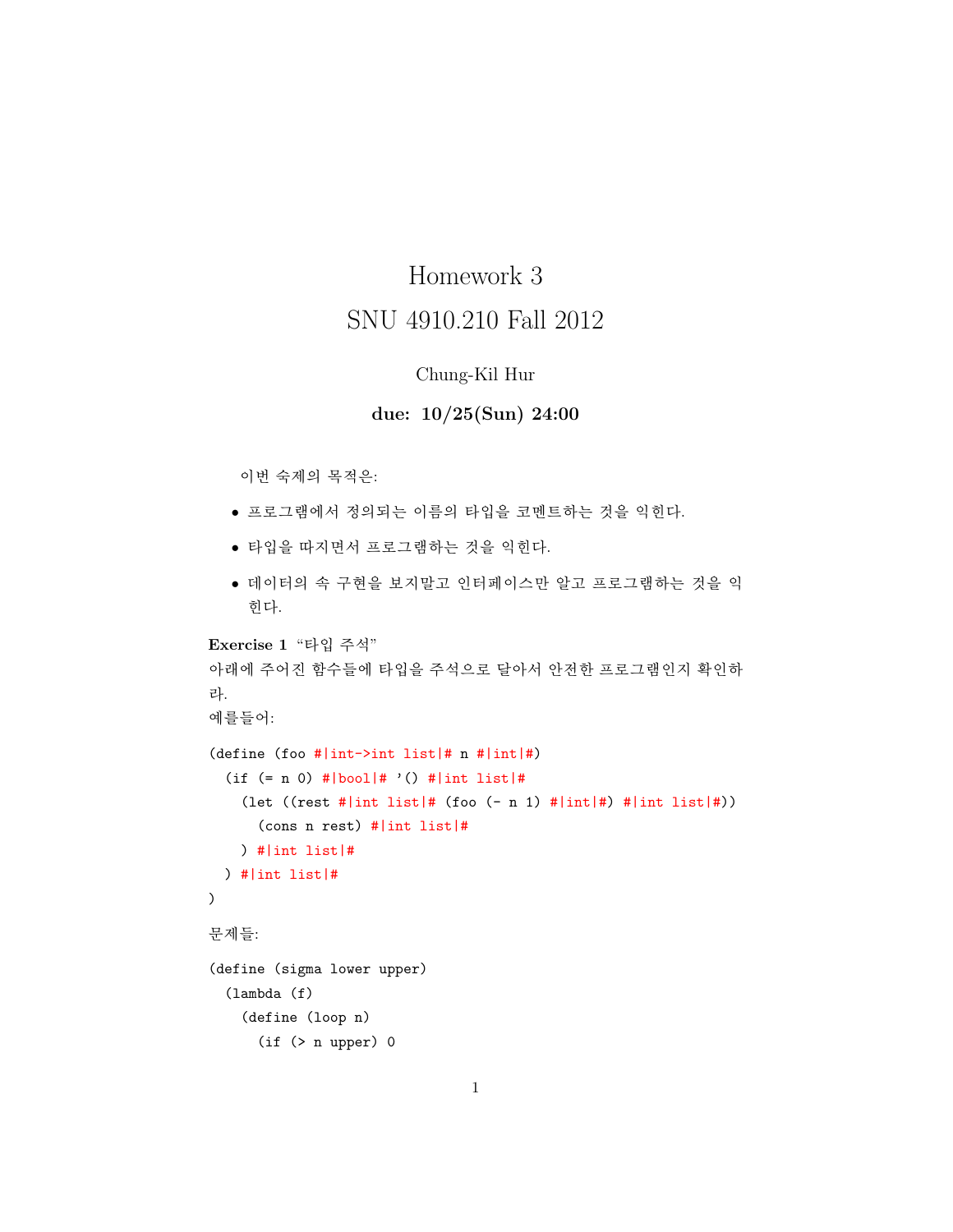```
(+ (f n) (loop (+ n 1))))(loop lower)
  \mathcal{L}\mathcal{L}(define (generic-sum lower upper f larger base op inc)
  (if (larger lower upper) base
    (op (f lower)
      (generic-sum (inc lower) upper f larger base op inc))
  \mathcal{L}\mathcal{L}(define (map f 1)(if (null? 1) ()(cons (f (car 1)) (map f (cdr 1)))\mathcal{L}\mathcal{L}(define (reduce 1 op init)
  (if (null? 1) init)(op (car 1) (reduce (cdr 1) op init))
  \mathcal{L}\mathcal{L}(define (map-reduce f l op init)
  (reduce (map f 1) op init)
\lambda\BoxExercise 2 "미로 검증"
    잡지에 가끔 미로 퀴즈가 부록으로 있었다. 종이에 그려진 미로를 상상해
보자. 그 미로를 다음과 같이 바라보자:
```
● 종이에 정4각형들이 빼곡히 채워져 있다(모눈종이). 각 정4각형은 하나 의 방이다.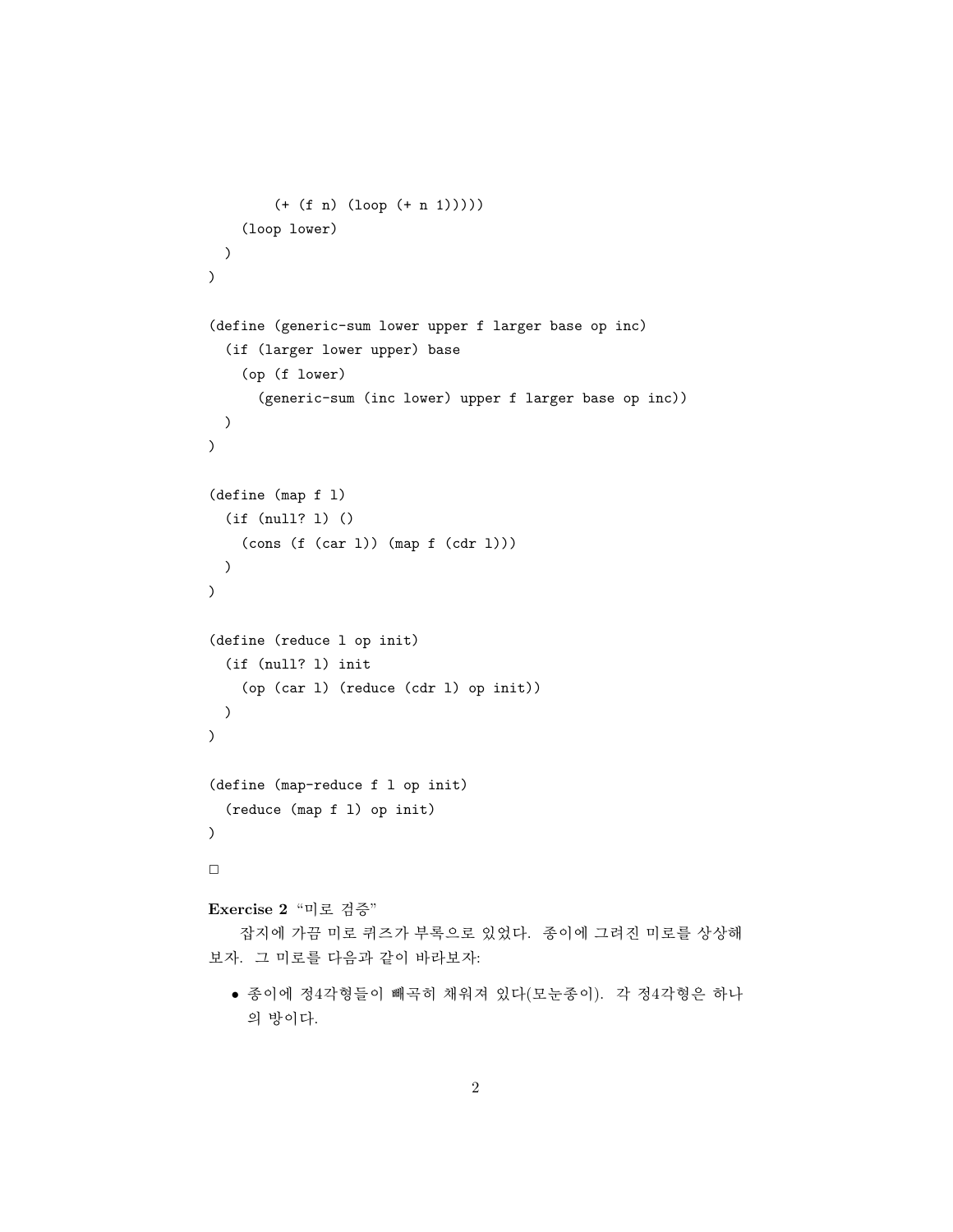- 각 방들은 이웃한 방들과 사이의 벽들이 몇 개 터져 있기도 하고 막혀있 기도 하다.
- 시작 방과 끝 방이 정해져 있다.

미로퀴즈를 잡지에 출판하기에 앞서, 편집진은 과연 미로퀴즈의 답이 있는 지 확인하는 과정을 밟을것이다. 시작 방에서 끝 방으로 이어지는 길이 있는지.

그러한 검증을 하는 maze-check 함수를 정의해 보자. (이러한 검증함수 는 실제로 미로를 찾아내 주는 함수보다 간단하다):

maze-check:  $maxe \times room \times room \rightarrow bool$ 

maze-check은 미로와 시작 방과 끝 방을 주면 그 두 방을 연결하는 길이 있는 지를 확인해 준다. 이때 미로는 유한하고 시작 방과 끝 방은 항상 그 미로안에 있는 방이라고 가정한다.

위의 함수를 구현 할 때는 미로가 어떻게 구현되었는지, 집합은 어떻게 구 현되었는 지 알지 못하는 상태에서 다음을 사용해서 구현할 수 있다:

```
can-enter : room \times max \rightarrow room list
same-room?: room \times room \rightarrow bool
```
 $empty-set: room \ set$ add-element:  $room \times room \ set \rightarrow room \ set$ is-member?:  $room \times room \ set \rightarrow bool$ is-subset?: room  $set \times room \ set \rightarrow bool$ 

can-enter는 미로의 주어진 방에서 갈 수 있는 이웃한 방들의 리스트를 주다. same-room?은 두 방이 같은 방인지를 판별해 준다. 위의 여섯 함수들은 이번 숙제에서는 구현하지 않는다. 口.

## Exercise 3 "미로 만들기"

 $n \times m$  개의 정육각형 방을 가진 모눈종이를 생각하자. 미로의 정의는: 입 구와 출구가 맨 윗줄의 방과 맨 아랫줄의 방에 각각 하나이고, 입구에서 출구 까지의 통로가 유일한것을 뜻한다.

미로를 만드는 함수

 $\mathtt{mazeGen}: \mathit{int} \times \mathit{int} \rightarrow \mathit{maze}$ 

를 작성하라. 즉, (mazeGen  $n$  m) 은 양수  $n\rightarrow m$ 을 받아  $n\times m$  육각모눈종이 에 미로를 만들어 준다. 육각미로의 한 예: